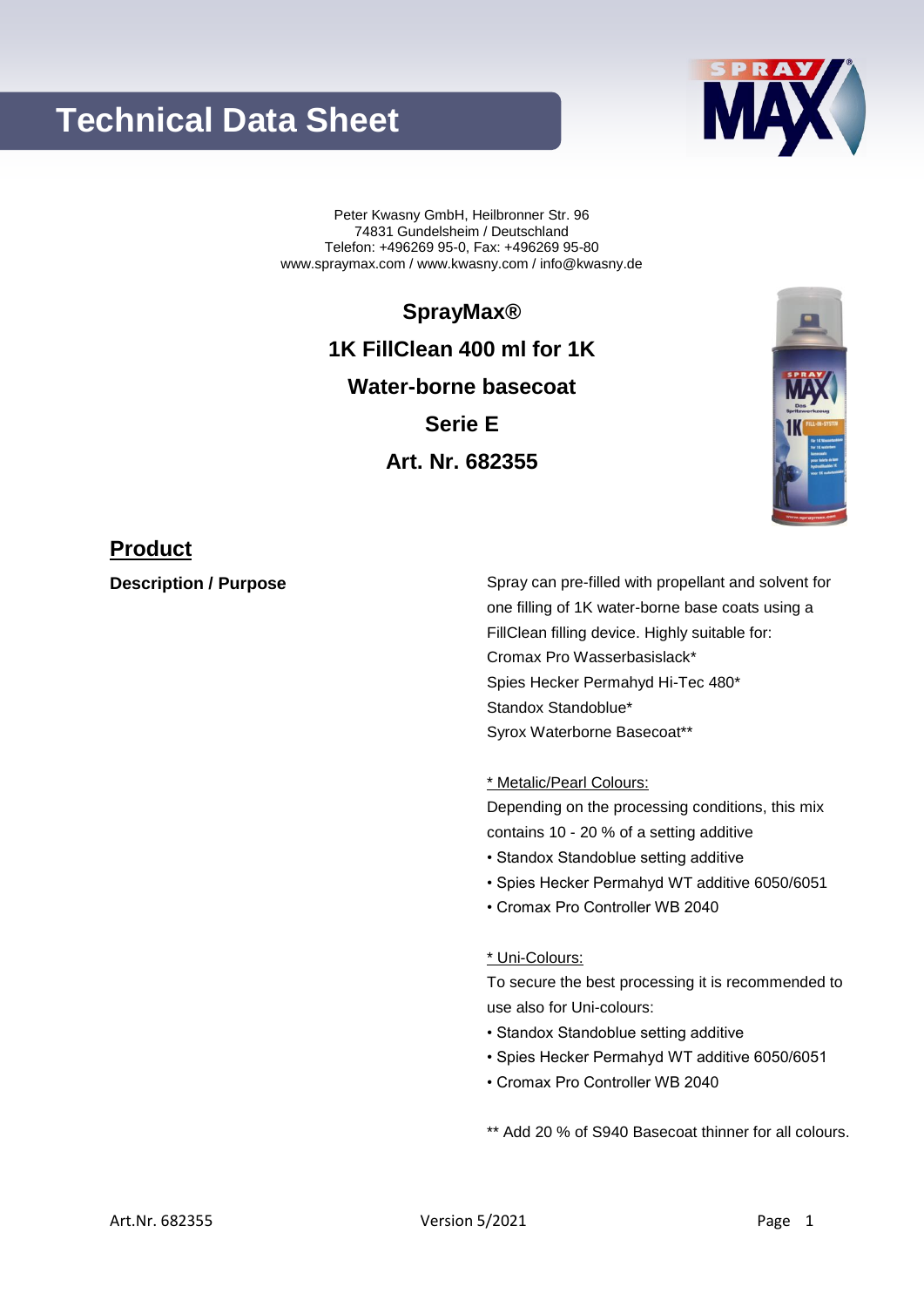

Filling with a filling unit: Slightly twist and remove the spray head and fill the can with 100 ml of undiluted paint without hardener additives using the specified filling unit. We recommend sieving the paint before filling into the filling cap or funnel. Please observe the instructions provided by the equipment manufacturer. Replace the spray head by twisting slightly after filling. Then tune the can upside down and spray 1 - 2 times briefly. This cleans the valve and the riser and guarantees the function. Replace the cap and note the colour code and filling quantity on the can if necessary.

Filling quantity: 100 ml

**VOC Value (EU)** 681 g/l

### **Substrate**

Primed, filled areas and well preserved factory or old paint (cleaned and sanded).

The damaged area must be dry and free of grease and dust and all rust needs to be removed.

## **Processing**

**Spray to test Spray to test** After shaking the can, test spray and check

**Spraying distance** 15 cm - 20 cm



**Protection measures** Wear personal protection equipment. (respiratory mask/gloves/goggles) For more information, see safety data sheet.

**Shake After filling, shake can thoroughly for at least**  $\widehat{=}$ 2 minutes from when the mixing balls are heard.

compatibility with the surface and the colour.

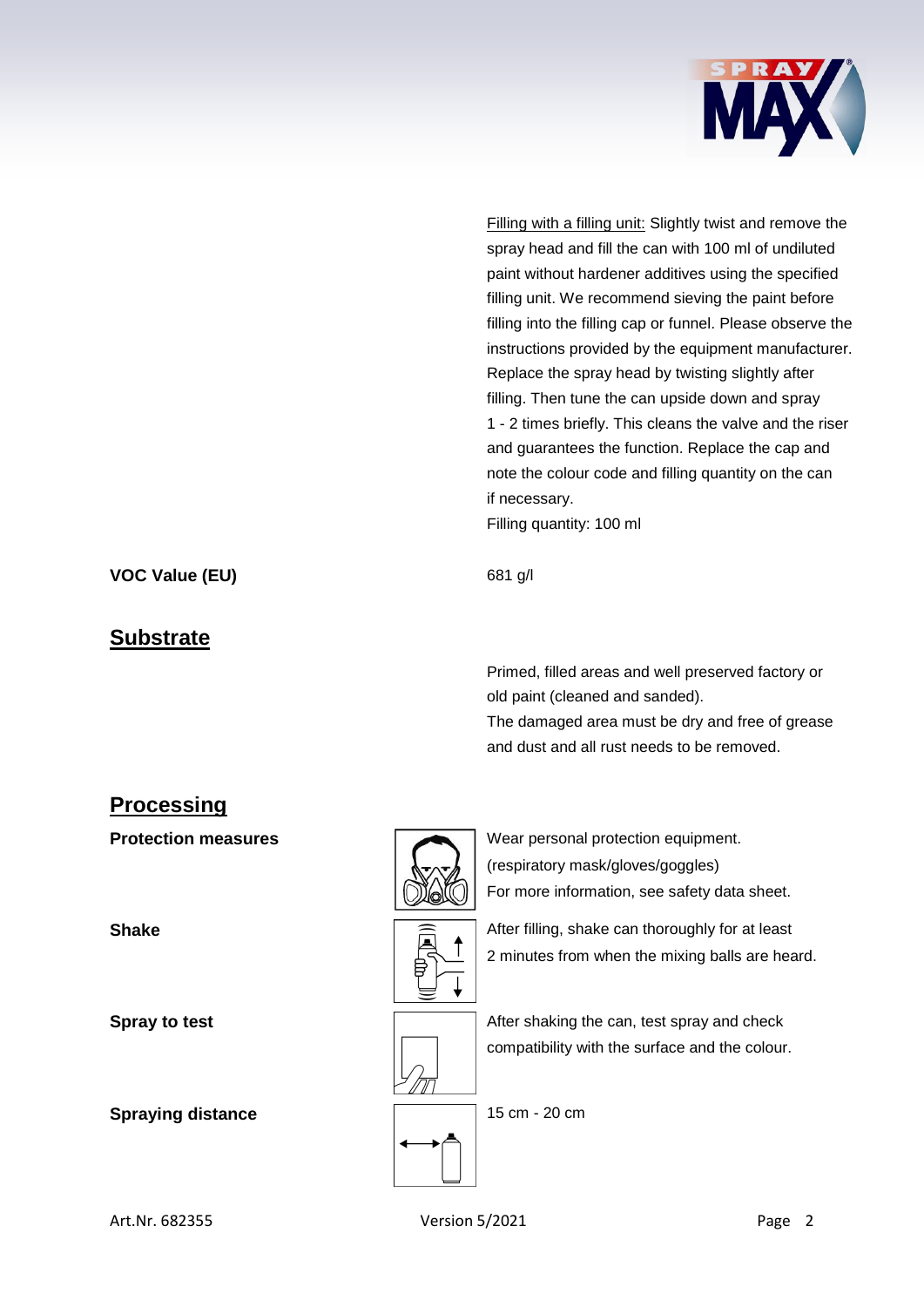



**Important Information** Not suitable for solvent-borne paints. The use of the can filled with paint depends heavily on the filled paint material. The information refers to processing base coats and serves as general recommendations. Caution:

> Do not allow the spray can to stay for longer periods without the spray head as otherwise it may be difficult to attach the spray head.